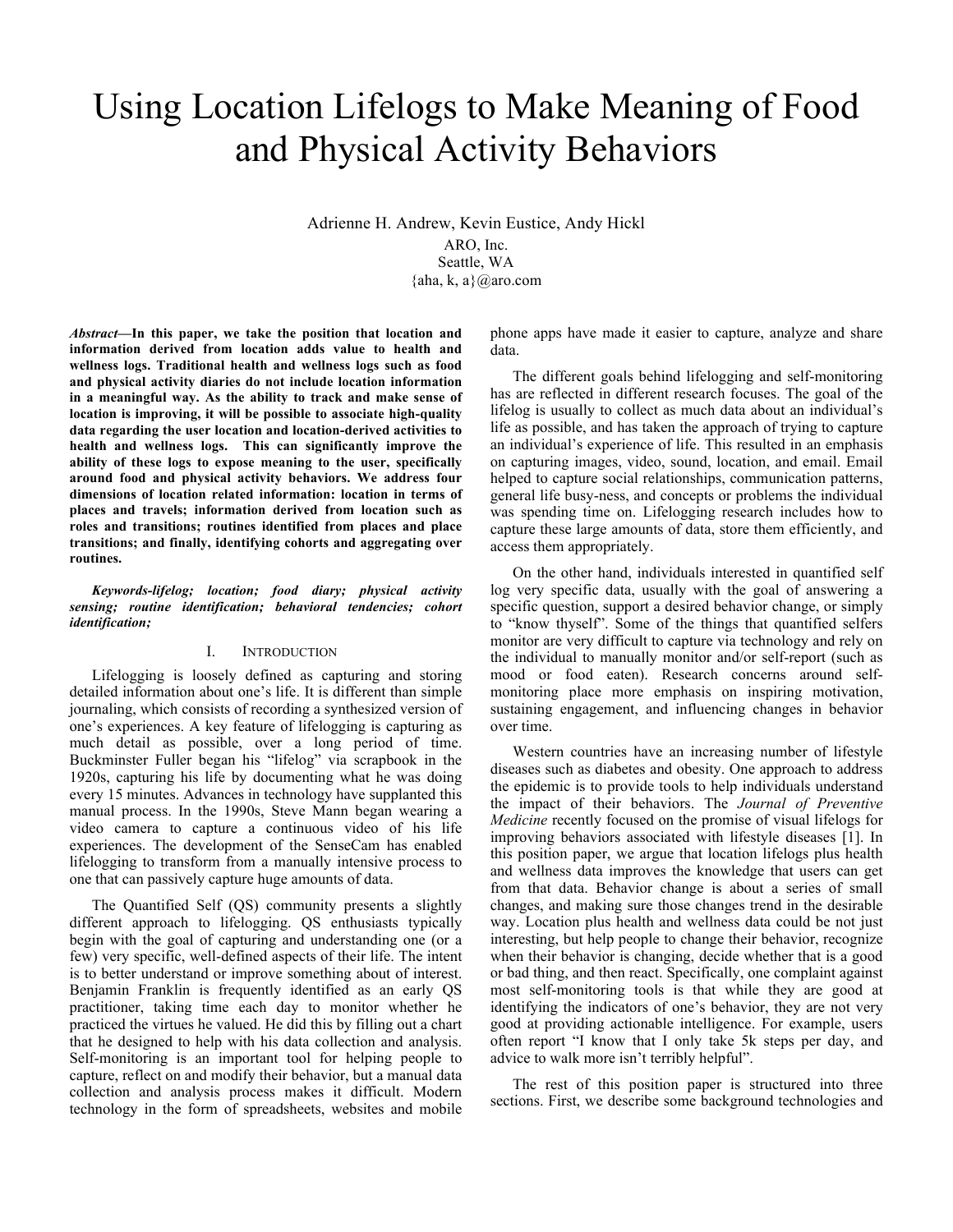capabilities around capturing and making sense of location. Then we briefly describe an example data collection platform. Finally, we detail the benefit that different location analyses can have on the use of health and wellness data.

## II. BACKGROUND

Our discussion builds on three bodies of research: automatic geolocation, persuasive technology for behavior change, and self-monitoring technologies. This background is far from complete, but provides evidence that the capabilities we describe are plausible in the near-term.

# *A. Automatic Geolocation*

Modern mobile phones can passively collect location lifelogs using a combination of Wi-Fi access points [2] and GPS [3] to identify where people are, when they are there, and where they will go next. Ashbrook and Starner [3], Hightower et al [4] and Kang et al [5] show how meaningful places can be identified from location lots and how to extract a semantically meaningful place from location data.

One limitation to all of these capabilities has been putting them together into a single device that has the resources to do this data collection and sensemaking in a continuous fashion. However, the improved capabilities of mobile devices, availability of networks, and access to cloud resources for processing and storage has made it possible to combine all of these capabilities into a location-based lifelogging platform. This is evidenced in mobile apps such as Google's Latitude.

Machine learning can be used to extract recurrent patterns of locations from location streams [6], [7]. Using LDA, Ferrari et al. were able to find different patterns for different days of the week for each person (e.g. Pub-Home-Pub on Saturday).

# *B. Persuasive Technology to Support Behavior Change*

Persuasive technology is technology designed to change behavior or attitudes. Technology can play three different roles: tools, or as a means to help with a task; media, or as a means to provide content; or social actor, or like a living entity [8]. Technology can change attitudes or behaviors by engaging these three different roles to make desired outcomes easier to achieve. Fogg identifies seven types of tools that support this [8]. *Reduction* supports the task of change by simplifying something that is challenging or complex. *Tunneling* guides the individual through the process of change. *Tailoring* provides customized information for an individual, which makes it easier for the individual to understand, relate to, and take action on. *Suggestion* uses context to intervene at the moment of maximum relevance. *Self-monitoring* makes it easy or enjoyable to monitor and reflect on their attitudes or behaviors. *Surveillance* allows an individual to be monitored, supporting behavior change. *Conditioning* uses principles of operant conditioning to change behavior by reinforcing the use of new behaviors. Finally, while we are discussing these strategies as applied to the design of computational technologies, they also apply to non-technological implementations. For example, selfmonitoring can be done with pencil and paper.

# *C. Self-Monitoring of Food Intake and Physical Activity*

Self-monitoring is an important tool to support people in changing their eating and physical activity behaviors to support lifestyle disease prevention. Traditionally, self-monitoring of food intake is a manual process. Mobile phones and websites now provide tools that make it easier to capture detailed food intake information. However, all tools require diligence on behalf of the user. Typically, the user must find the food in a database, estimate how much was eaten, and perhaps specify some relevant metadata such as time eaten or which meal. Some food diaries allow the user to take a photo, either as the record or as a "bookmark" to provide context to enter the details later. Increasingly, photography is being used to improve logging of food intake. Zhu et al. [9] (and others) have used smartphones to take photos of food before and after eating in order to use computer vision techniques to identify how much of what food was eaten, and lookup the amount of nutrients consumed. The use of visual lifelogging tools (such as the SenseCam) that automatically capture food photographs improves the identification of how much of what food was eaten [10].

While accurate self-monitoring of food intake is still a fairly manual process (although automation is improving), many tools accurately capture physical activity. Tools to support tracking physical activity data depend on a range of input effort from the user. MyFitnessPal is an example of a mostly manual physical activity record that requires the user to enter all the data manually. RunKeeper, Endomondo and MapMyFitness are examples of mobile phone apps that require the user to specify when they are starting a specific activity, but then automatically capture duration, speed, location traces, and other details about the exercise bout. FitBit, BodyMedia FIT, and Jawbone UP are devices that a user wears all day. The devices passively capture movement throughout the day, and uses that information to identify activity bouts, intensity of activity, and incidental activity, then calculate activity measurements. Calculated measures vary from device to device.

#### III. ENVISIONED TECHNOLOGY

Today, existing components can be combined to create a location-based lifelogging platform for food and activity behaviors. In this section, we describe a smartphone-based system that supports the collection of location, food intake and physical activity data. An example instantiation of this system could be a combination of three tools: a passive location collection tool (such as Google Latitude); a food diary (such as LoseIt); and a physical activity sensor (such as the BodyMedia FIT). The location collection tool provides GPS traces from which places can be reverse geocoded. The food diary supplies when which foods have been eaten, supplying calories consumed. The physical activity sensor provides a reliable calculation of energy expenditure over a period of time. While the food diary relies on self-report (manual entry by the user), the other two components are primarily passive collection.

#### IV. THE VALUE OF LOCATION

We propose that there are four ways location can provide value to food and physical activity diaries. In this section, we describe these four ways, which we refer to as "levels" and show how they improve a lifelog. We also provide examples of how these levels could benefit the user.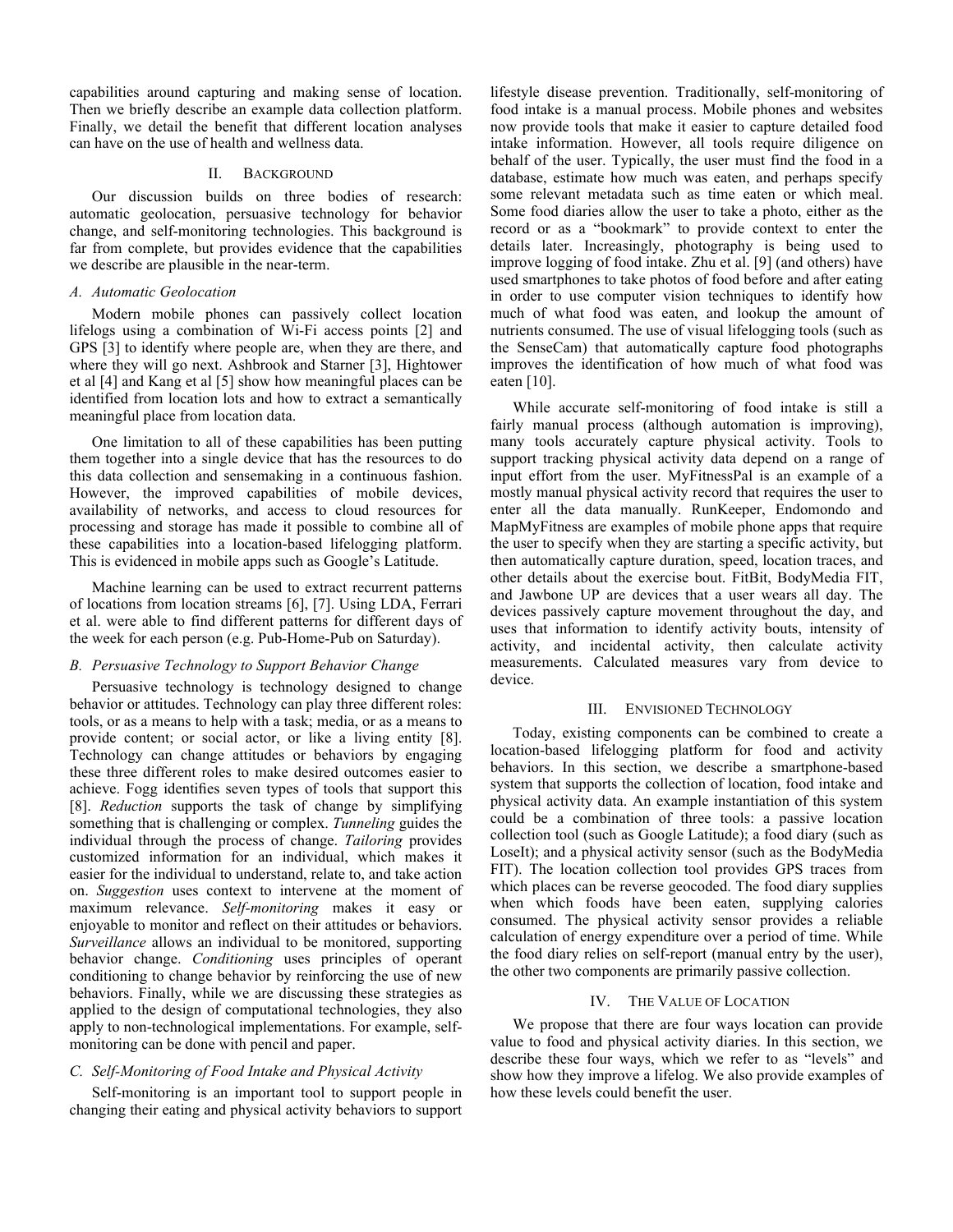# *A. Stay and Travel Segmentation*

The first level of meaning we can make from a location trace is to segment *stays* and *travels*. A stay is a period of time when a users remains in one location, while a travel is the time and path between two stays. Using reverse geocoding, we can identify something about the places where a stay segment occurs, such as an address or even business name. As part of this, we may even be able to identify what kind of business it is from available lookup services.

There are three primary technical challenges for parsing location traces into stays and travels. First is the availability of location detection. GPS is a good location provider, but is often unavailable indoors and fails predictably when the GPS receiver does not have line of sight with enough satellites. Assisted GPS (aGPS) and Wi-Fi localization improve location tracking ability, including indoors. The second challenge is determining the size of a place when distinguishing between a stay and a travel. For example, consider a person walking around a small apartment as opposed to walking from gate to gate at a large airport. A third challenge to parsing location into stays and travels is choosing the minimum duration for identifying a stay. Contrast two scenarios: (A) A user is driving in heavy traffic and is stuck at a red light for a few minutes; (B) A user is driving, stops to get gas, and returns to driving a couple of minutes later. The amount of time spent in each location is similar, but the user probably considers the time at the red light as part of the travel, while the time at the gas station is a distinct stay.

Identifying location with physical activity data (such as heart rate, number of steps taken, number of calories burned) can help to identify incidental rather than intentional physical activity. It can also provide information about calories burned or consumed in a particular location. This enables the system to answer questions the user might have such as:

- How much time do I spend in one place versus between places?
- How many different places do I go in a day?
- Where am I most stressed?
- Where do I burn the most calories?
- How does the amount of time I spend in one location correlate with my calorie burn?
- How many restaurants do I go to?

The range of questions we can answer by simply combining stay and travel information with food and activity data is limited without more detailed information. However, it is likely that this level of information is enough to provide contextual reminders to support the data collection that requires manual input, such as the food diaries.

## *B. Roles and Transitions Identification*

The next level of meaning is to interpret the set of stays collected for a user in terms of meaning to the individual. We assume that places where users have meaningful stays are assigned *roles*, such as "home" or "work". A role differs from a place in that it has a unique interpretation for an individual. Most people have a place they call home, but (usually) few people call the same place home. A place may have a category

that is the same for everyone (e.g., a grocery store), but a role that varies by individual (e.g., the place I go to work, the place I buy my food, or both). Similar to places and roles, *transitions* give meaning to travel segments. Common transitions that might be meaningful include going to work in the morning or taking the kids to swim lessons. Roles and transitions may be identified either by user-report or the system learning over time.

This context enables identifying room for improvement. For example, a common piece of advice to improve eating habits is to eat out at restaurants less. However, this advice does not apply to someone who never visits restaurants. A motivated individual provided with this advice will not be able to act on it, and could thereby negatively impact their selfefficacy to make changes. This makes them less likely to believe actually improve their eating habits overall.

Location can also improve understanding of causality. If a wearable device is collecting stress indicators, one may discover that even though she works long hours, she does not usually experience stress at work. However, the bowling alley after work does show elevated stress levels (competition play), while the bowling alley on Friday nights is again low stress (socializing).

#### *C. Behavioral Tendencies*

Once an individual's roles and transitions are identified, we can begin to identify patterns and trends that reflect behavioral tendencies. One approach is to identify consistent behaviors that location traces provide, such as always going to the same coffee shop in the morning, or always going to a different coffee shop. Once consistent behaviors are identified, they can be presented to the user as a means of interpretation and serve as a point for reflection. A system-provided interpretation (with supporting evidence) could provide an objective view on someone's lifelog. The user may or may not agree with the interpretation, but it could also become something that helps the user derive value from the lifelog.

One primary challenge around detecting behavioral tendencies reflected by patterns of locations is that routines take a while to learn. Different aspects of routine have varying periodicity. For example, a common routine might be to go to work every morning and return home every night. However, one night a week the individual may go to a yoga class before returning home. Other routines might have somewhat consistent periodicity, with some variation. One example is going to the grocery store: some people might go once a week fairly reliably, but the day or time may vary week to week.

Davidoff et al [11] were able to use calendaring information to predicts how likely a child in a family with two working parents will be forgotten to be picked up at an activity. Similar approaches could be applied to predict how likely a person would be to skip their workout today. This would enable a system to identify appropriate times for intervention or to present information.

Identifying behavioral tendencies over location, physical activity and food intake data can support the generation of insights to help people identify trends or behaviors they may want to change. For example, an insight that can identify that